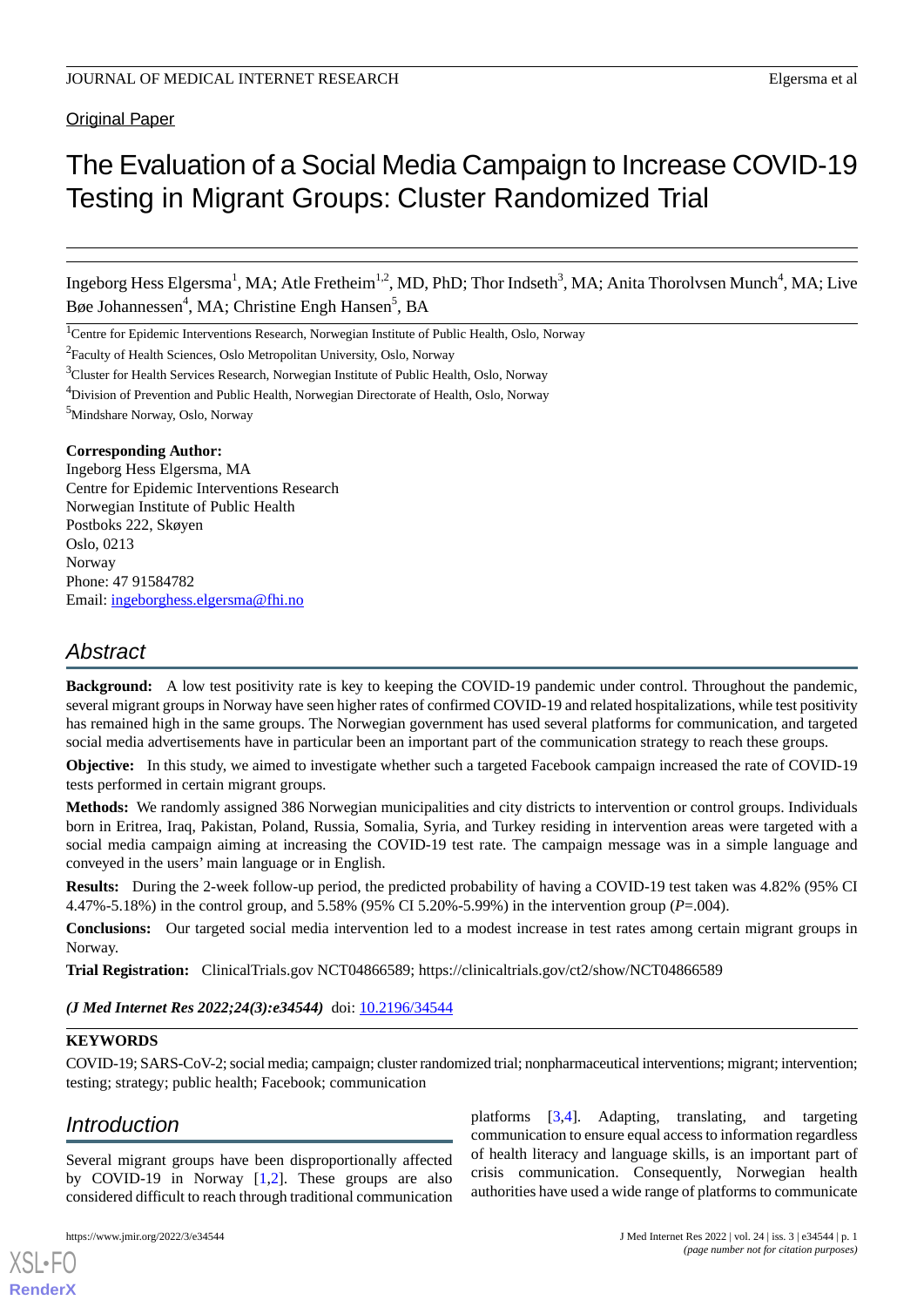with these groups during the pandemic: public COVID-19 websites, traditional media outlets such as television, radio, boards and printed advertisements, as well as content marketing, contextual digital ads, targeted cell phone messaging, influencers, and a wide array of social media such as Twitter, Instagram, Snapchat, TikTok, YouTube, and Facebook. Certain migrant groups have seen particularly high COVID-19 prevalence and low test rates [[5\]](#page-8-3), and social media campaigns can be crucial to reach these groups. Although such campaigns have been monitored in house in terms of outreach and reactions on the social media platform, their effects on behavioral change have not been assessed.

Testing is key to detecting cases and limiting outbreaks. In this study, we aimed at assessing whether a targeted social media advertising campaign encouraging selected migrant groups to get tested affected testing behavior (ClinicalTrials.gov NCT04866589; protocol is provided in [Multimedia Appendices](#page-7-1) [1](#page-7-1) and [2](#page-7-2)). The intervention described in this paper was an extension of the "Get tested" campaign, which had been launched after the Norwegian Institute of Public Health (NIPH) published findings that indicated higher rates of undetected cases among certain migrant groups compared to the general population; that is, lower test rates, higher test positivity rates, and higher rates of hospitalization [\[1](#page-7-0)]. The "Get tested" campaign was a part of a larger effort directed at the migrant population, which included drop-in testing stations [\[6](#page-8-4)] and dialogue meetings with migrant groups.

The campaign was launched by the end of May 2021, when the COVID-19 incidence rate in Norway was decreasing, but the test positivity rate—that is, the share of all tests that are positive—remained high in many migrant groups [[5\]](#page-8-3). Furthermore, there were indications of confusion concerning when to test and whether testing was free. In order to assess the campaign's effect on the rates of testing, we ran a cluster randomized trial with users of Facebook. According to numbers from the Ipsos SoMe-tracker, 82% of the Norwegian population, aged ≥18 years, have a profile, and 69% of them are daily users on this social media platform [\[7](#page-8-5)]. The campaign targeted users residing in Norway, who were born in Eritrea, Iraq, Pakistan, Poland, Russia, Somalia, Syria, and Turkey. The groups were chosen because of their previous high test positivity levels. This study aimed to establish whether the targeted Facebook campaign increased the rate of testing in the selected migrant groups.

# *Methods*

# **Trial Design**

The trial was designed as a parallel group, 2-arm, superiority cluster randomized trial. The clusters—that is, municipalities and city districts—were allocated either to the intervention

group or to the control group, where the intervention group received the campaign message and the control group did not receive the campaign message. All municipalities or city districts with at least one person in the target group were included in the study. Randomization was carried out at the cluster level as it was not technically possible to target the campaign to individual persons. The clusters were split evenly between treatments through block randomization with block size two. Before block randomization took place, the list of municipalities and city districts were sorted in accordance with the total number of migrants residing in each area. Partial concealment was ensured as team member 1 created and sorted the list, while team number 2 created a list of pairwise random orders of pairs of A and B, using randomization software [\[8](#page-8-6)]. Team number 3 combined these two lists.

# **Intervention**

Norwegian health authorities have, since the onset of the pandemic, carried out campaigns on social media directed toward the migrant population, using language-based and geographic targeting segments. In December 2020 a "Get tested" campaign was launched, aiming to increase the test rate among migrant populations. Prior to our trial, there were indications of an increased disinterest toward the message, as measured by reach and reactions, and the campaign was paused. To prevent message fatigue [[9](#page-8-7)[,10](#page-8-8)], campaign messages were continuously reviewed, performance measured and customized, and A/B testing conducted—this involved testing different colors, visuals, or creatives to determine which visual received more attention and the time spent on the message. As the "Get tested" campaign had been running for a while, there was by the end of May a small concern that the public had become disengaged or blind to the message; hence, it was decided to roll out new versions. The new versions used short, direct messaging on an A/B-tested colored background. The message remained the same.

We decided that the distribution of the new campaign would be randomized by municipality or city district in order to facilitate an effect evaluation. The content of the relaunched campaign was a sponsored Facebook post from the Norwegian Directorate of Health, distributed in Tigrinya, Polish, Urdu, Somali, Russian, Kurmanji, English, Arabic, Turkish, and Sorani, and focused on the importance of testing for COVID-19 and that testing is free of charge and easy to take. The English message read the following: "COVID-19 tests are free, simple, and completely safe. Get yourself tested to stop the spread of the infection." Facebook users were free to comment under the post and to share it. [Figure 1](#page-2-0) shows a screenshot of the post in Polish. Facebook was chosen as a platform in particular because of the high number of Facebook users in Norway in general, and because this platform allowed us to target the position of users with high accuracy.

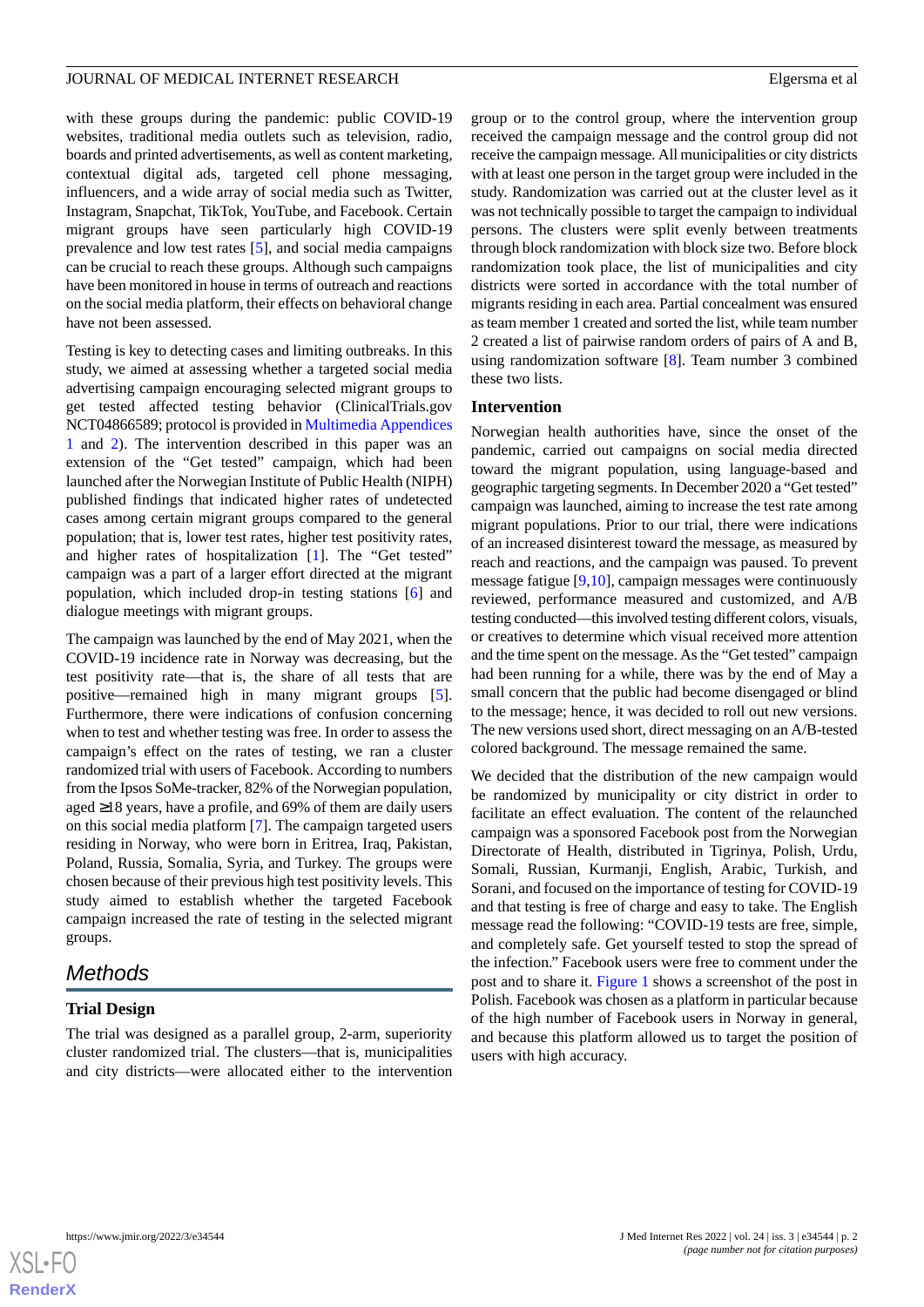<span id="page-2-0"></span>**Figure 1.** Screenshot of the social media post in Polish.



Helsedirektoratet - Helsa di O Sponset · @

Wykonaj test! W ten sposób zapobiegasz rozprzestrzenianiu się wirusa.

# Wykonaj test, aby zatrzymać rozprzestrzenianie się wirusa.

Test na koronawirusa jest bezpłatny, prosty i całkowicie bezpieczny.

₩ Helsedirektoratet | → FHI

O Monika ... 45 kommentarer 4 delinger △ Del m<sup>7</sup> Liker Kommenter

The campaign was disseminated using targeted Facebook Ads and was launched separately for each municipality or city district and each language. Target groups on Facebook were created by specifying the geographic position and language setting. It was not possible to launch a Facebook campaign when fewer than 100 users matched the targeting criteria. In cases where not enough users matched the language setting, target groups were formed on the basis of behavioral attributes such as "living abroad," and interest segments specific to the users' native country. Examples of the latter are as follows: "Syria national football team," "BBC Urdu," and "Turkish Kurdistan." At the time of the trial, Somali and Tigrinya were not available as languages on Facebook. Users who spoke these languages were solely targeted on the basis of behavioral attributes. Lastly, the English campaign was disseminated on the basis of the attribute "living abroad" and the English user language setting.

The campaign was live for a 7-14–day period. The variation in timing was due to the time needed to roll out all the campaigns. Of the 117,436 participants in the intervention group, 52,565 lived in areas where it was possible to target the campaign in accordance with Facebook's language settings, 58,336 lived in areas where it was only possible to target the campaign on the basis of behavioral attributes or interests, and 4700 lived in areas where it was not possible to launch the campaign, neither based on the participants' background or language. We cannot know for certain to what extent the intervention group, living

[XSL](http://www.w3.org/Style/XSL)•FO **[RenderX](http://www.renderx.com/)**

in areas where the campaign was rolled out in their language, was actually exposed to the intervention.

## **Participants**

The sample included 233,903 persons with a Norwegian national identity number, who are registered as a resident of a Norwegian municipality or city district (in Oslo, Bergen, and Trondheim), aged 18 years or older at the time of assignment, and registered are as having been born in Eritrea, Iraq, Pakistan, Poland, Russia, Somalia, Syria, or Turkey.

# **Data Source and Outcomes**

We used registry data from the emergency preparedness register for COVID-19 (Beredt C19), which was established by the NIPH in April 2020 [[11\]](#page-8-9). The register contains data on all individuals in the Norwegian Population Register. Individuals were linked across data sources and over time, using an encrypted version of the unique personal identification number provided for every resident of Norway at birth or upon first immigration. In this study, we used individual data from the Norwegian Surveillance System for Communicable Diseases (MSIS) and the National Population Register. MSIS contains data on all polymerase chain reaction (PCR) and rapid tests taken in Norway at official test stations.

Data were also obtained from Facebook on whether it was possible to roll out the campaign, and on the reach, exposure, and frequency of the campaigns that were run in each cluster. These data were anonymized and used only in descriptive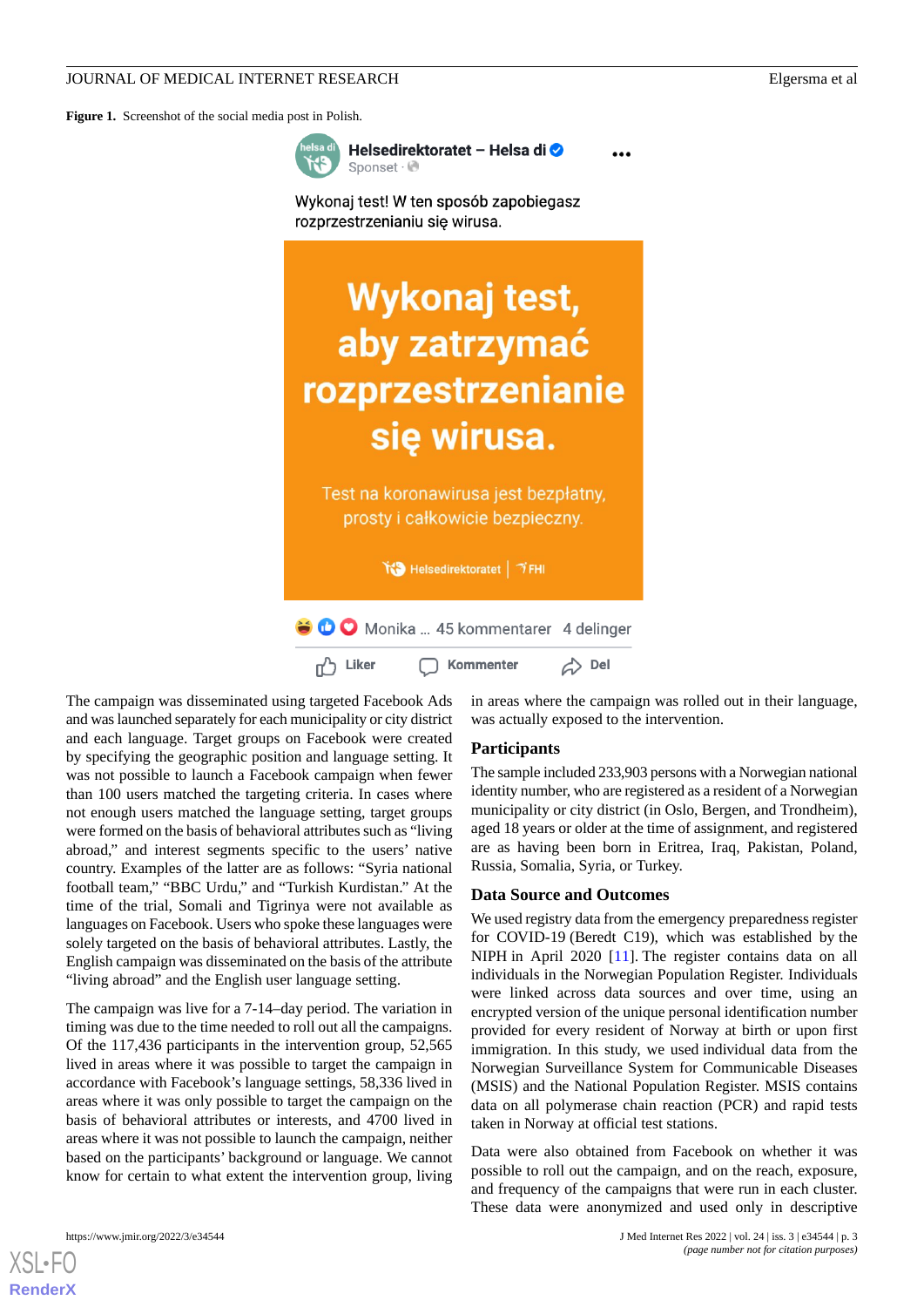analyses, as data from Facebook cannot be linked directly to data on testing.

Data were aggregated into two time periods: baseline data included data collected 14 days to 1 day before the campaign commenced. Outcome data were measured from day 1 to day 14 and from day 1 to day 21 after the campaign started. Day zero was excluded from the analysis. The exclusion of day zero was prespecified in the protocol, and the rationale was that it was unlikely that the effects of the campaign could be observed on the first day.

The outcome was a dichotomous variable, measured at the individual level, indicating whether a person had taken a PCR or antigen test for SARS-CoV-2.

Time invariant covariates included country of birth, sex, and age. These variables were obtained from the National Population Register.

# **Statistical Analysis**

The coefficient of interest was  $\beta_1$  in regression analysis:

 $y_{j[i]1} = \alpha_{j[i]} + \beta_1 Treated_i + \beta_2 y_{i0} + X_i\beta_3 + \varepsilon_{j[i]t},$ 

where  $y_{j[i]1}$  indicates whether the individual *i* in municipality or city district *j* has taken a COVID-19 PCR or rapid antigen test during the 2 weeks the campaign lasted.  $y_{i0}$  is the baseline value indicating whether the individual *i* has taken a COVID-19 test in the 2 weeks prior to campaign commencement. We adjust for the baseline value as is customary in randomized controlled trials (RCTs)  $[12, 13]$  $[12, 13]$  $[12, 13]$ .  $X_i$  is a vector of control variables.

As the outcome is binary, measured at the individual level, and the treatment was assigned at the cluster level, *j*, multilevel logistic regression analysis was performed to account for intraclass correlation.

The main specification does not take into account that it was not possible to administer the intervention in every municipality or city district assigned to the intervention group. As such, the results represent an "intention to treat" estimate.

# **Sample Size Estimation**

The sample size relied on the number of persons aged 18 years and older, born in Eritrea, Pakistan, Poland, Russia, Somalia, Syria, or Turkey, and residing in Norway. The number of languages and countries was determined by the availability of campaign material in the different languages, the distribution of these groups across Norway, and the size of the groups. The language groups were also selected on the grounds of a higher test positivity rate as opposed to the general population. Thus, our sample consisted of all eligible individuals, not a selected sample. Consequently, we performed no prior sample size estimation.

# **Ethics and Privacy Issues**

This study does not qualify as health research in the legal sense and hence does not need formal ethics approval. Participant consent was waived because this study was an evaluation of an intervention, using anonymous registry data already collected.

Personal data protection was ensured through the rigorous set up of the Beredt C19 where data on testing and country of birth were linked to the encrypted version of the unique personal identification number. Data from Facebook were collected and aggregated by Mindshare, and could not be linked directly to the registry data.

# *Results*

The campaign was live from June 1 to June 14, 2021. In 119 out of 189 municipalities or city districts, the campaign was rolled out on June 1, while in the remaining 70 municipalities, the campaign was live from June 6, 2021. In total, the campaigns reached more than 351,000 individual users. The users were likely exposed to the same campaign several times but in a different language, which was expected, as there were multiple languages per target country. The number of individual users far exceeds the 233,903 persons included in our target group, which likely entails that it also reached other users; for example, nonmigrant users, nonmigrants born to migrant parents, or migrants not born in 1 of the 8 target countries.

Summary statistics on the sample that was randomized are shown in [Table 1](#page-4-0) (Figure S1 in [Multimedia Appendix 3](#page-7-3) shows their localization on the map). The different migrants were quite evenly distributed between the intervention and control groups. In total, 42.7% of individuals in the intervention group and 42.2% of those in the control group were female. The average age was 41 years in the intervention group and 42 years in the control group. The average cluster sizes were similar in the intervention and control groups.

A striking difference between the groups is the preintervention COVID-19 fortnightly incidence rate, indicating that the randomization process did not yield a completely balanced sample. The number of fortnightly cases was much higher in the intervention group (123.6 cases per 100,000 population) than in the control group (79.6 cases per 100,000 population). This difference is likely to have influenced postoutcome testing, as the test-isolate-trace-quarantine strategy implies that a high number of persons will be tested in conjunction with COVID-19 outbreaks. In Figure S2 in [Multimedia Appendix 3](#page-7-3), we show that the higher number of cases is driven by a few observations, notably outbreaks in Hammerfest and Larvik municipalities. We therefore controlled for whether the individual had taken a COVID-19 test during the baseline period, and conducted a separate sensitivity analysis where we excluded the two pairs of clusters with the biggest preintervention differences in COVID-19 incidence.

[Figure 2](#page-4-1) shows the proportion tested daily in the intervention and control groups. The proportion of individuals tested daily in the intervention group was higher than that in the control group on most days both before and after the intervention was carried out.

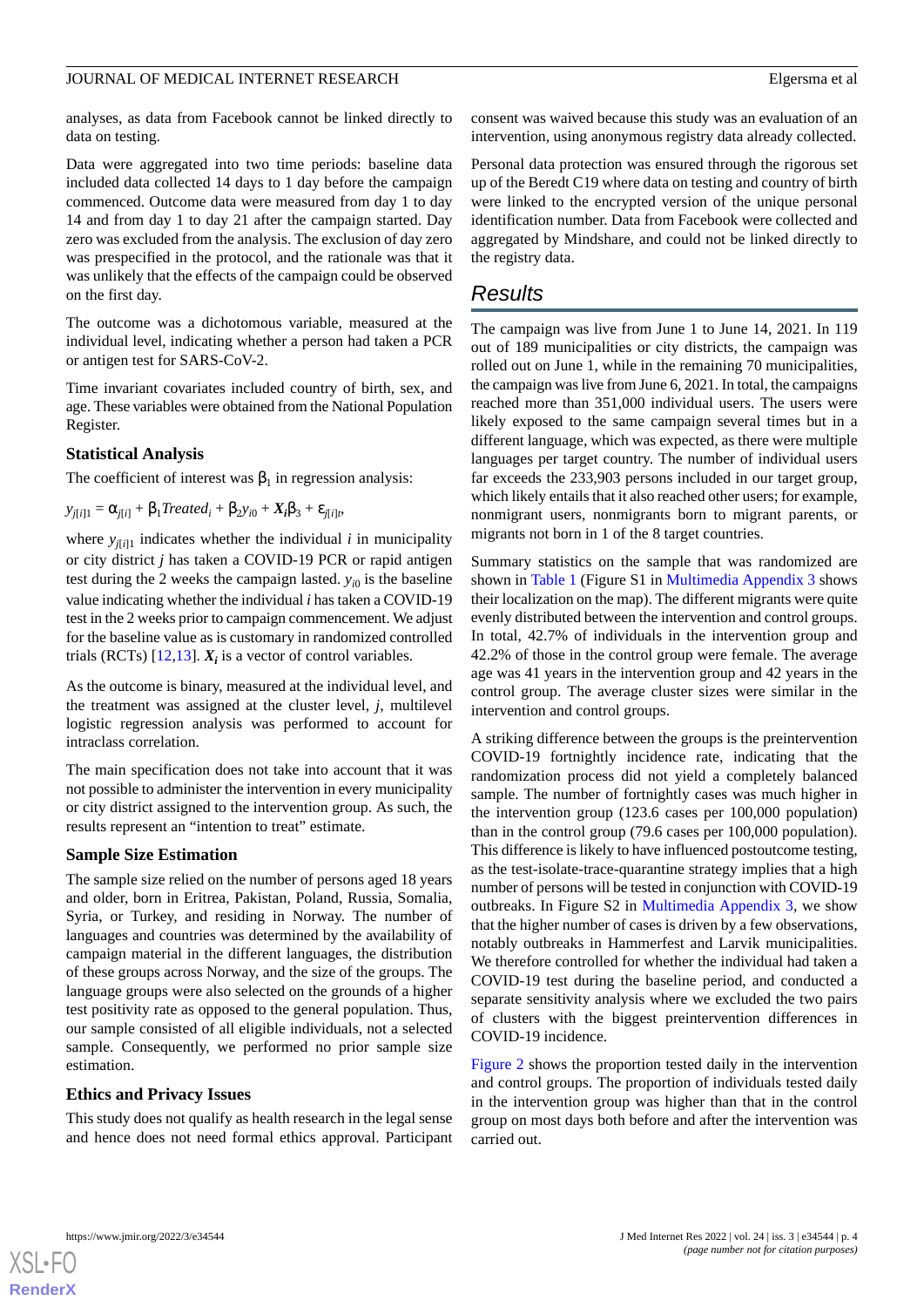<span id="page-4-0"></span>Table 1. Baseline demographic characteristics of participants and clusters by experimental arm (N=233,903).

| Variable                                                 | Intervention group $(n=117,436)$ | Control group $(n=116,467)$ |
|----------------------------------------------------------|----------------------------------|-----------------------------|
| <b>Individual-level characteristics</b>                  |                                  |                             |
| Gender, n (%)                                            |                                  |                             |
| Female                                                   | 50,194 (42.7)                    | 49,176 (42.2)               |
| Male                                                     | 67,242(57.3)                     | 67,291 (57.8)               |
| Country of birth, $n$ (%)                                |                                  |                             |
| Eritrea                                                  | 9562(8.1)                        | 9662 (8.3)                  |
| Iraq                                                     | 11,395(9.7)                      | 10,256(8.8)                 |
| Pakistan                                                 | 12,153(10.3)                     | 8387 (7.2)                  |
| Poland                                                   | 45,319 (38.6)                    | 49,247 (42.3)               |
| Russia                                                   | 8107 (6.9)                       | 9204 (7.9)                  |
| Somalia                                                  | 12,575(10.7)                     | 12,192(10.5)                |
| Syria                                                    | 11,425(9.7)                      | 12,057(10.4)                |
| Turkey                                                   | 6900 (5.9)                       | 5462 (4.7)                  |
| Age, mean (SD)                                           | 41(12)                           | 40(12)                      |
| <b>Cluster-level characteristics</b>                     |                                  |                             |
| Clusters, n                                              | 191                              | 191                         |
| Cluster size, mean (SD; range)                           | 609.8 (1154.5; 5-6931)           | 614.8 (1186.8; 2-7804)      |
| Population, n (mean)                                     | 2,858,940 (14,968.3)             | 2,649,940 (13,874.0)        |
| COVID-19 baseline fortnightly incidence (per<br>100.000) | 79.6                             | 123.6                       |

<span id="page-4-1"></span>Figure 2. The daily proportion of the participants tested in the control and in the intervention groups. Error bars represent 95% CIs.  $1.50\%$  -



XSI **[RenderX](http://www.renderx.com/)**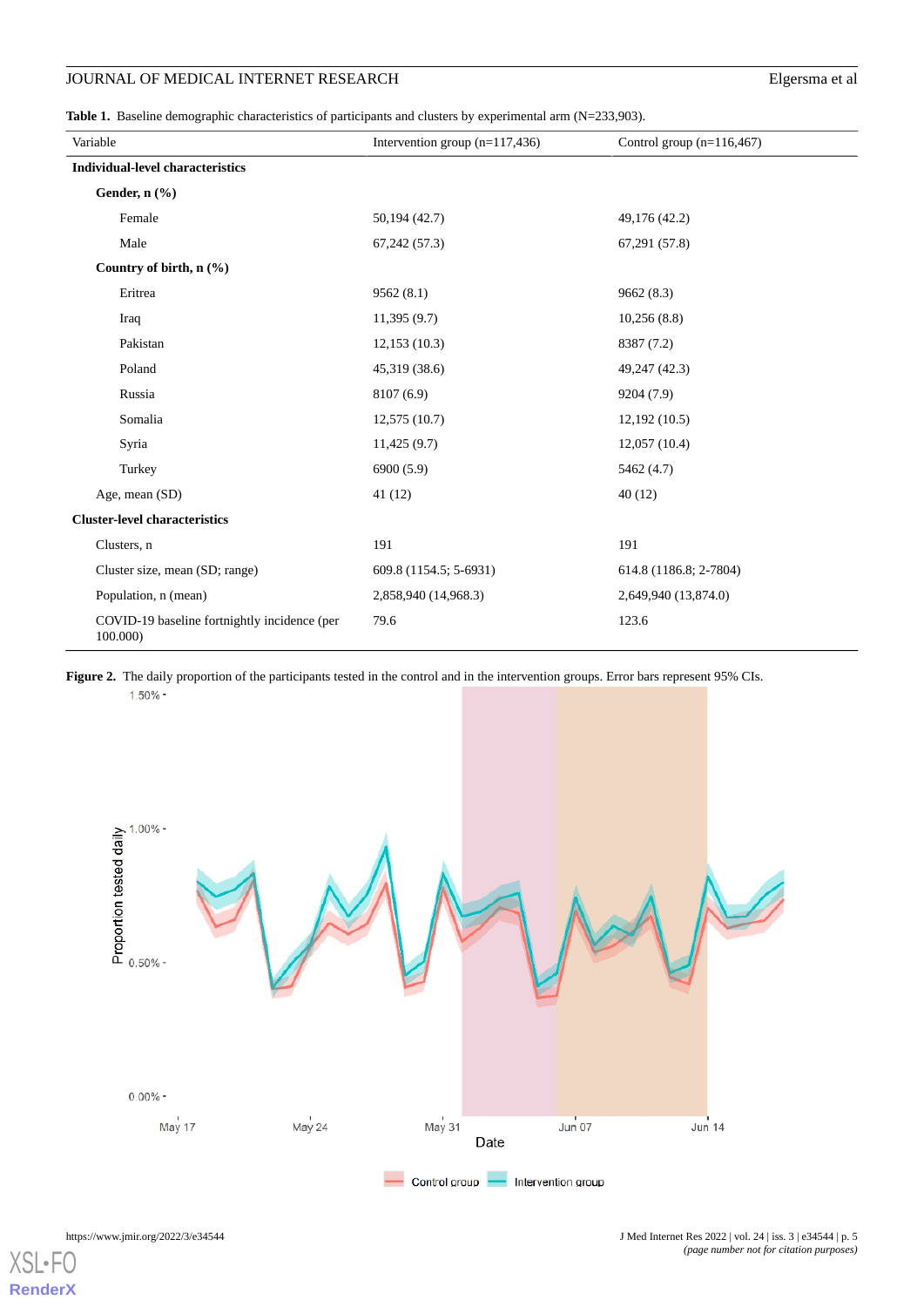[Table 2](#page-5-0) and Table S2 in the [Multimedia Appendix 4](#page-7-4) display the results of regression analysis. The odds ratio (OR) for the intervention group was 1.17 (95% CI 1.05-1.30; *P*=.004); that is, the campaign had a significant positive effect on the likelihood of undergoing a COVID-19 test. Whether a person had taken a COVID-19 test during the baseline period was a strong predictor of whether that person would take a test during the follow-up period (OR 5.34, 95% CI 5.12-5.56; *P*=.001). Controlling for age and sex did not affect the effect estimate.

[Figure 3](#page-6-0) shows the predicted probability of undergoing a COVID-19 test in the 14-day follow-up period—this was 4.82% (95% CI 4.47%-5.18%) in the control group (areas without exposure to the campaign) and 5.58% (95% CI 5.20%-5.99%) in the intervention group (areas with exposure to the campaign). The 0.76 percentage point difference between the control and intervention groups converts to a 15.7% relative increase in test rates attributed to the campaign.

Table S1 in the [Multimedia Appendix 3](#page-7-3) shows the effects of the campaign when the follow-up period was 1-21 days after the campaign commenced rather than 1-14 days considered for our main analysis. The effect on testing remained significant (OR 1.13, 95% CI 1.02-1.25; *P*=.02). The results are also robust to the exclusion of the two pairs with the largest preintervention (baseline) differences in COVID-19 incidence. When we examined whether the effects differed in accordance with which targeting criteria was used to segment target groups, the results show that targeting based on the users'language settings yielded a larger effect (OR 1.29, 95% CI 1.16-1.44; *P*<.001) than that based on behavioral attributes or interest (OR 1.11, 95% CI 1.00-1.24; *P*=.045). Not surprisingly, there was no significant difference in testing rates between individuals in the control group and those in areas where it was not possible to launch the campaign (OR 0.99, 95% CI 0.83-1.18; *P*=.89).

<span id="page-5-0"></span>

|  |  | <b>Table 2.</b> Results of regression analysis. |  |
|--|--|-------------------------------------------------|--|
|--|--|-------------------------------------------------|--|

| Predictors         | Tested $(1-14 \text{ days})^a$ |           | Tested $(1-14 \text{ days})^b$ |           |
|--------------------|--------------------------------|-----------|--------------------------------|-----------|
|                    | Odds ratio (95% CI)            | $P$ value | Odds ratio (95% CI)            | $P$ value |
| Intercept          | $0.04(0.04-0.05)$              | < 0.001   | $0.04(0.03-0.04)$              | < 0.001   |
| Intervention group | $1.17(1.05-1.30)$              | .004      | $1.17(1.05-1.30)$              | .004      |
| Tested precampaign | $5.34(5.12 - 5.56)$            | < 0.001   | $5.24(5.03-5.46)$              | < 0.001   |
| Female             | N/A <sup>c</sup>               | N/A       | $1.25(1.21-1.30)$              | < 0.001   |
| Age (years)        |                                |           |                                |           |
| $25 - 39$          | N/A                            | N/A       | $1.13(1.06-1.21)$              | < 0.001   |
| $40 - 44$          | N/A                            | N/A       | $1.12(1.04-1.21)$              | .003      |
| 45-49              | N/A                            | N/A       | $1.18(1.09-1.27)$              | < 0.001   |
| 50-59              | N/A                            | N/A       | $1.11(1.03-1.19)$              | .007      |
| 60-70              | N/A                            | N/A       | $1.02(0.93-1.11)$              | .68       |
| >70                | N/A                            | N/A       | $0.65(0.56-0.76)$              | < 0.001   |

<sup>a</sup>Model adjusted only for baseline value.

<sup>b</sup>Model adjusted for baseline value, gender, and age.

 $\rm^c$ N/A: not applicable.

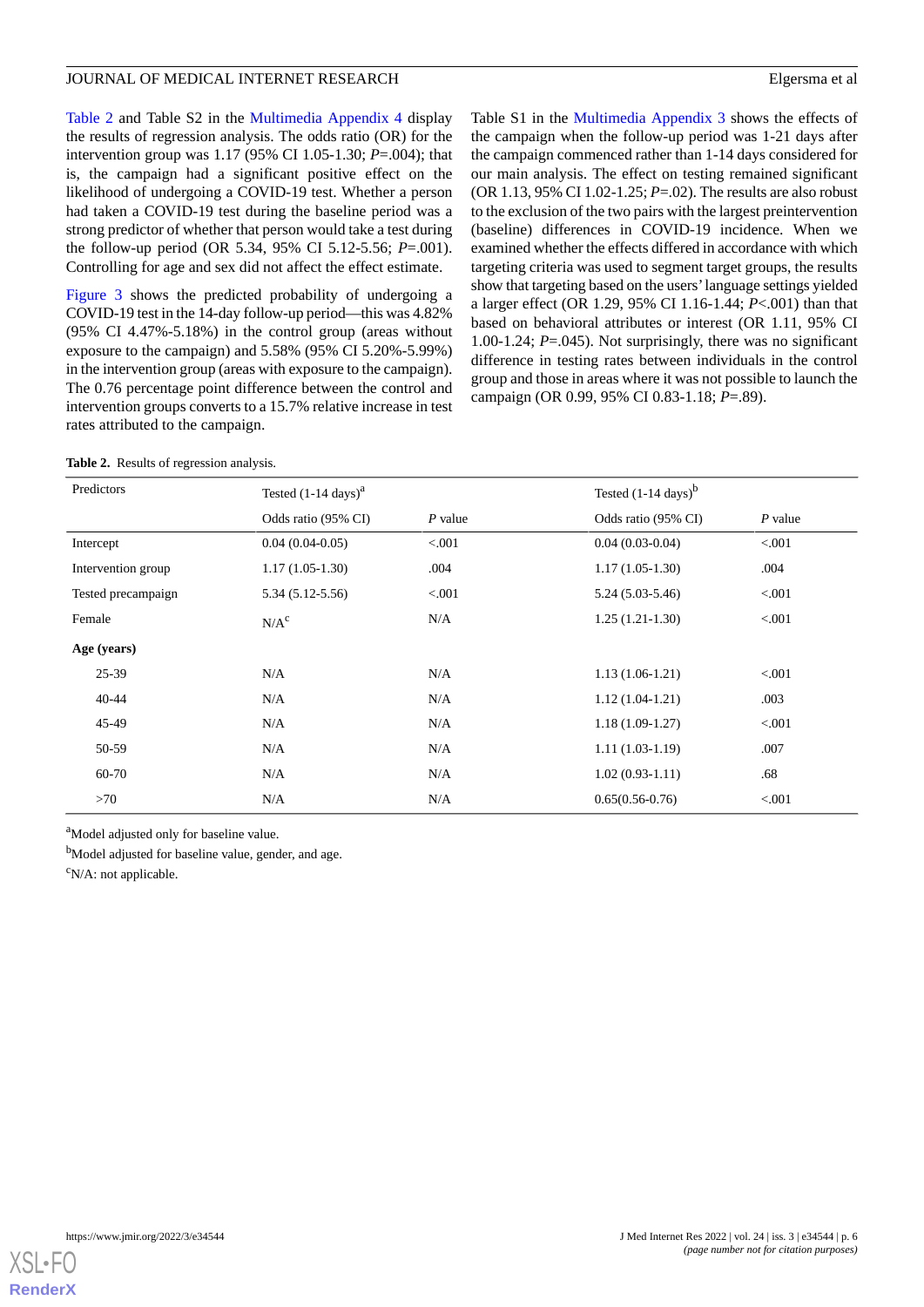<span id="page-6-0"></span>**Figure 3.** Predicted probabilities of conducting a COVID-19 test in the 14-day follow-up period. Error bars represent 95% CIs.



# *Discussion*

# **Principal Findings**

We conducted this trial to assess the effect of a targeted social media campaign on the rates of testing among Norwegian residents born in Eritrea, Iraq, Pakistan, Poland, Russia, Somalia, Syria, or Turkey. We found a 15.7% relative increase in the proportion taking a COVID-19 test among those who were exposed to the campaign, or an absolute increase of 0.76 percentage points. A distinctive feature of this trial, that strengthens the significance of our findings, was that we were able to assess the effects on actual behavior and not only on intentions or beliefs [[14\]](#page-8-12).

We found that targeting in accordance with the users' language setting yielded a larger effect than that based on behavioral attributes or interest. The content and message remained the same for both targeting approaches. A probable explanation is that the targeting based on users' language settings reached a higher share of the participants than that based on behavioral attributes or interests.

## **Comparison With Prior Work**

We are aware of some trials with a similar objective, assessing the effects of social media campaigns on COVID-19–related preventive behavior, COVID-19 knowledge, and intent toward COVID-19 prevention.

We identified 3 RCTs that test the effect of social media campaigns on COVID-19 prevention knowledge. Alsan et al [[15\]](#page-8-13) examined how messages read by physicians who varied in age, gender, race, and ethnicity influenced knowledge, beliefs, and practices related to COVID-19. Physician-delivered

[XSL](http://www.w3.org/Style/XSL)•FO **[RenderX](http://www.renderx.com/)**

messages increased knowledge of COVID-19 symptoms and prevention methods for Black and Latinx respondents. The results illustrate that tailoring the message to the targeted groups may increase the effectiveness of the interventions. Similarly, Vandormael et al [[16\]](#page-8-14) have conducted a web-based RCT to investigate the effect of a short video on improving COVID-19 prevention knowledge and behavioral intent toward COVID-19 prevention. They concluded the following: "Short, wordless, animated videos, distributed by health authorities via social media, may be an effective pathway for rapid global health communication during health crises" [\[16](#page-8-14)]. Lastly, the results of Alatas et al [\[17](#page-8-15)] suggest that celebrity endorsement in a social media campaign in Indonesia influenced beliefs about vaccination and knowledge of immunization.

Only Breza et al [[18\]](#page-8-16) investigated how social media advertisements affect actual COVID-19 preventive behavior. They showed that short messages recorded by health professionals before the winter holidays in the United States and sent as advertisements to social media users led to reductions in travel (–0.993 percentage points in high-intensity counties, *P*=.002) and a decrease in COVID-19 infection at the zip code level in the 2-week period starting 5 days post holiday (3.5%, *P*=.01) [\[18](#page-8-16)].

Our results are aligned with those of the aforementioned studies. We demonstrated that targeted advertisements on social media with short, simplified messages can be a valuable tool in the authorities' toolbox in times of a pandemic. Targeted advertisements can reach audiences that are not easily reached by traditional modes of communication. Furthermore, conveying the message in the mother tongue of the audience can increase trust in the message, although we did not test this specifically.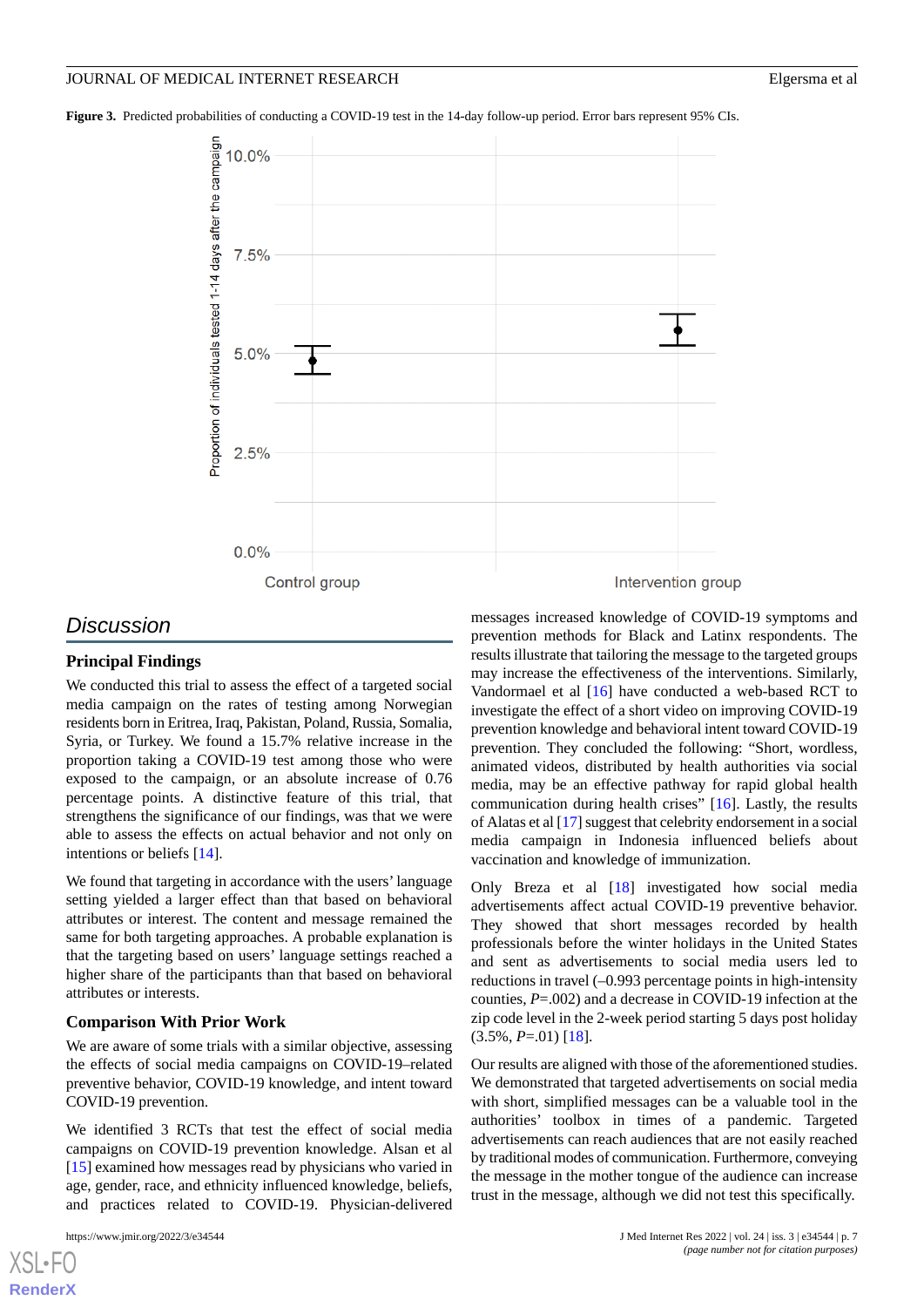The effect size was small, which was not unexpected, considering that the COVID-19 prevalence was quite low in the weeks before campaign onset, and that the intervention was a part of a longer ongoing campaign. Norway saw a large increase in test rates among migrants toward the end of 2020 and in early 2021, after the "Get tested" campaign was launched and amid media attention on the high incidence of COVID-19 among migrant groups [[19\]](#page-8-17). It is therefore likely that toward the end of 2021, the target groups were experiencing a certain advertisement fatigue, and that the main message of the campaign was well known both in the control group and the intervention group.

# **Limitations**

There are some limitations associated with the findings of this study. First, the design of the trial limited the scope and content of the campaign, and the likely external validity. Because we needed to roll out separate campaigns in all areas, it was too arduous to also put out videos or other types of campaign material. In a real-life setting, it would not be necessary to limit users to a very specific geographic unit, the costs of administrating the campaign would be lower, and there would be room for other modes of communication.

Another limitation was that it was not possible to identify the exact effect of actually seeing the posts on testing behavior, as data on reach could not be directly linked with registry data on testing. We know that 82% of the population aged 18 years or older has a Facebook profile [\[7](#page-8-5)], but this is only one of many social media platforms. Nevertheless, the total number of users speaking different languages, who were reached, suggests that a large share of the target group was exposed to the campaign.

A related limitation is that the campaign may have had spillover effects on the control group; for example, persons in the intervention group may have shared the post to their Facebook friends and followers. Such organic reach could not be measured, nor was it avoidable. Similarly, the message could have spread from the intervention group to the control group by word of mouth. Spillover effects may have led to an underestimation of the true effect.

Future research could look into effects of communication campaigns on other types of COVID-19 preventive behavior. We also suggest that future campaigns consider using the emergency broadcast capability inherent in cell phone services to deliver targeted advertisements.

# **Conclusions**

Seeing a native-language post on Facebook, in a clear language easily understood manner regardless of health literacy, explaining that testing is simple and can be taken at no cost rendered our target group more likely to take a COVID-19 test. This study demonstrated that targeted social media advertisements sponsored by health authorities can influence individual behavior in an infection control–friendly direction during a pandemic.

# **Acknowledgments**

We would like to thank Gutorm Høgåsen, Ragnhild Tønnessen, and Anja Elsrud Schou Lindman for their invaluable efforts in maintaining the Beredt C19 Registry.

# <span id="page-7-1"></span>**Conflicts of Interest**

CEH is an employee at Mindshare, a marketing company that sells social media-related services.

# <span id="page-7-2"></span>**Multimedia Appendix 1**

Protocol: Evaluation of social media campaign to increase COVID-19 testing in migrant groups: A cluster randomised trial. [[DOCX File , 40 KB](https://jmir.org/api/download?alt_name=jmir_v24i3e34544_app1.docx&filename=e54350099c3e4523a65d3f23b4ce66a0.docx)-[Multimedia Appendix 1\]](https://jmir.org/api/download?alt_name=jmir_v24i3e34544_app1.docx&filename=e54350099c3e4523a65d3f23b4ce66a0.docx)

# <span id="page-7-3"></span>**Multimedia Appendix 2**

CONSORT extension for Cluster Trials. [[DOCX File , 33 KB](https://jmir.org/api/download?alt_name=jmir_v24i3e34544_app2.docx&filename=706d7fffd144ca287de492b215b75bbf.docx)-[Multimedia Appendix 2\]](https://jmir.org/api/download?alt_name=jmir_v24i3e34544_app2.docx&filename=706d7fffd144ca287de492b215b75bbf.docx)

# <span id="page-7-4"></span>**Multimedia Appendix 3**

Additional results. [[DOCX File , 457 KB-Multimedia Appendix 3\]](https://jmir.org/api/download?alt_name=jmir_v24i3e34544_app3.docx&filename=581e7a479eb5a6903b48ba5288276567.docx)

# <span id="page-7-0"></span>**Multimedia Appendix 4**

Findings of the random effects model. [[DOCX File , 14 KB](https://jmir.org/api/download?alt_name=jmir_v24i3e34544_app4.docx&filename=6368296a29f7a92d4c73b1df08b38900.docx)-[Multimedia Appendix 4\]](https://jmir.org/api/download?alt_name=jmir_v24i3e34544_app4.docx&filename=6368296a29f7a92d4c73b1df08b38900.docx)

# **References**

[XSL](http://www.w3.org/Style/XSL)•FO **[RenderX](http://www.renderx.com/)**

1. Labberton A, Godøy A, Elgersma I, Strand BH, Telle K, Arnesen T, et al. SARS-CoV-2 infections and hospitalisations among immigrants in Norway-significance of occupation, household crowding, education, household income and medical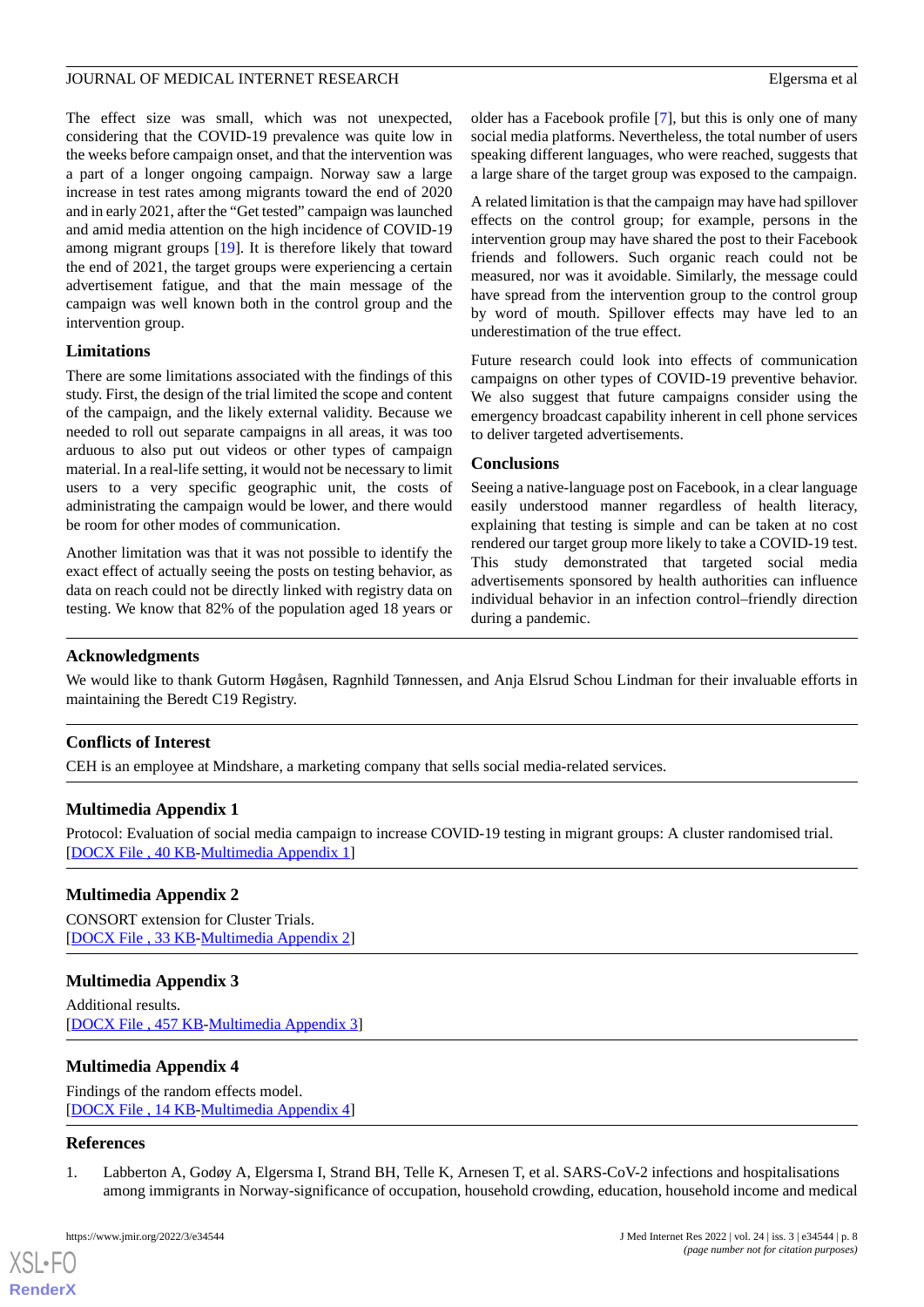risk: a nationwide register study. Scand J Public Health 2022 Feb 14:14034948221075029 [\[FREE Full text\]](https://journals.sagepub.com/doi/10.1177/14034948221075029?url_ver=Z39.88-2003&rfr_id=ori:rid:crossref.org&rfr_dat=cr_pub%3dpubmed) [doi: [10.1177/14034948221075029\]](http://dx.doi.org/10.1177/14034948221075029) [Medline: [35164616\]](http://www.ncbi.nlm.nih.gov/entrez/query.fcgi?cmd=Retrieve&db=PubMed&list_uids=35164616&dopt=Abstract)

- <span id="page-8-0"></span>2. Indseth T, Grøsland M, Arnesen T, Skyrud K, Kløvstad H, Lamprini V, et al. COVID-19 among immigrants in Norway, notified infections, related hospitalizations and associated mortality: A register-based study. Scand J Public Health 2021 Feb;49(1):48-56 [[FREE Full text](https://journals.sagepub.com/doi/10.1177/1403494820984026?url_ver=Z39.88-2003&rfr_id=ori:rid:crossref.org&rfr_dat=cr_pub%3dpubmed)] [doi: [10.1177/1403494820984026\]](http://dx.doi.org/10.1177/1403494820984026) [Medline: [33406993\]](http://www.ncbi.nlm.nih.gov/entrez/query.fcgi?cmd=Retrieve&db=PubMed&list_uids=33406993&dopt=Abstract)
- <span id="page-8-1"></span>3. Berg SH, O'Hara JK, Shortt MT, Thune H, Brønnick KK, Lungu DA, et al. Health authorities' health risk communication with the public during pandemics: a rapid scoping review. BMC Public Health 2021 Jul 15;21(1):1401 [\[FREE Full text](https://bmcpublichealth.biomedcentral.com/articles/10.1186/s12889-021-11468-3)] [doi: [10.1186/s12889-021-11468-3](http://dx.doi.org/10.1186/s12889-021-11468-3)] [Medline: [34266403\]](http://www.ncbi.nlm.nih.gov/entrez/query.fcgi?cmd=Retrieve&db=PubMed&list_uids=34266403&dopt=Abstract)
- <span id="page-8-3"></span><span id="page-8-2"></span>4. Brekke J. Informing hard-to-reach immigrant groups about COVID-19—Reaching the Somali population in Oslo. J Refug Stud 2021:feab053. [doi: [10.1093/jrs/feab053](http://dx.doi.org/10.1093/jrs/feab053)]
- <span id="page-8-4"></span>5. Weekly reports for coronavirus and COVID-19. Norwegian Institute of Public Health. URL: [https://www.fhi.no/en/publ/](https://www.fhi.no/en/publ/2020/weekly-reports-for-coronavirus-og-covid-19/) [2020/weekly-reports-for-coronavirus-og-covid-19/](https://www.fhi.no/en/publ/2020/weekly-reports-for-coronavirus-og-covid-19/) [accessed 2021-09-08]
- <span id="page-8-5"></span>6. Vinjerui KH, Elgersma IH, Fretheim A. Increased COVID-19 Testing Rates Following Combined Door-to-Door and Mobile Testing Facility Campaigns in Oslo, Norway, a Difference-in-Difference Analysis. Int J Environ Res Public Health 2021 Oct 21;18(21):11078 [\[FREE Full text\]](https://www.mdpi.com/resolver?pii=ijerph182111078) [doi: [10.3390/ijerph182111078\]](http://dx.doi.org/10.3390/ijerph182111078) [Medline: [34769597\]](http://www.ncbi.nlm.nih.gov/entrez/query.fcgi?cmd=Retrieve&db=PubMed&list_uids=34769597&dopt=Abstract)
- <span id="page-8-6"></span>7. Ipsos SoMe-tracker Q2?21 er endelig tilgjengelig. Ipsos. URL: [https://www.ipsos.com/nb-no/](https://www.ipsos.com/nb-no/ipsos-some-tracker-q221-er-endelig-tilgjengelig) [ipsos-some-tracker-q221-er-endelig-tilgjengelig](https://www.ipsos.com/nb-no/ipsos-some-tracker-q221-er-endelig-tilgjengelig) [accessed 2021-09-02]
- <span id="page-8-7"></span>8. Create a blocked randomisation list. Sealed Envelope. URL: <https://www.sealedenvelope.com/simple-randomiser/v1/lists> [accessed 2021-09-10]
- <span id="page-8-8"></span>9. So J, Kim S, Cohen H. Message fatigue: Conceptual definition, operationalization, and correlates. Communication Monographs 2016 Nov 02;84(1):5-29. [doi: [10.1080/03637751.2016.1250429\]](http://dx.doi.org/10.1080/03637751.2016.1250429)
- <span id="page-8-9"></span>10. Kim S, So J. How Message Fatigue toward Health Messages Leads to Ineffective Persuasive Outcomes: Examining the Mediating Roles of Reactance and Inattention. J Health Commun 2018;23(1):109-116. [doi: [10.1080/10810730.2017.1414900\]](http://dx.doi.org/10.1080/10810730.2017.1414900) [Medline: [29272208](http://www.ncbi.nlm.nih.gov/entrez/query.fcgi?cmd=Retrieve&db=PubMed&list_uids=29272208&dopt=Abstract)]
- <span id="page-8-11"></span><span id="page-8-10"></span>11. Emergency preparedness register for COVID-19 (Beredt C19). Norwegian Institute of Public Health. URL: [https://www.](https://www.fhi.no/en/id/infectious-diseases/coronavirus/emergency-preparedness-register-for-covid-19/) [fhi.no/en/id/infectious-diseases/coronavirus/emergency-preparedness-register-for-covid-19/](https://www.fhi.no/en/id/infectious-diseases/coronavirus/emergency-preparedness-register-for-covid-19/) [accessed 2021-09-09]
- <span id="page-8-12"></span>12. Different ways to estimate treatment effects in randomised controlled trials. Contemp Clin Trials Commun 2018 Jun;10:80-85 [[FREE Full text](https://linkinghub.elsevier.com/retrieve/pii/S2451-8654(17)30184-9)] [doi: [10.1016/j.conctc.2018.03.008\]](http://dx.doi.org/10.1016/j.conctc.2018.03.008) [Medline: [29696162](http://www.ncbi.nlm.nih.gov/entrez/query.fcgi?cmd=Retrieve&db=PubMed&list_uids=29696162&dopt=Abstract)]
- <span id="page-8-13"></span>13. Barnett AG, van der Pols JC, Dobson AJ. Regression to the mean: what it is and how to deal with it. Int J Epidemiol 2005 Feb;34(1):215-220. [doi: [10.1093/ije/dyh299](http://dx.doi.org/10.1093/ije/dyh299)] [Medline: [15333621](http://www.ncbi.nlm.nih.gov/entrez/query.fcgi?cmd=Retrieve&db=PubMed&list_uids=15333621&dopt=Abstract)]
- 14. Potter W. Media Effects. Thousand Oaks, CA: Sage Publications; 2012.
- <span id="page-8-14"></span>15. Alsan M, Stanford FC, Banerjee A, Breza E, Chandrasekhar AG, Eichmeyer S, et al. Comparison of Knowledge and Information-Seeking Behavior After General COVID-19 Public Health Messages and Messages Tailored for Black and Latinx Communities : A Randomized Controlled Trial. Ann Intern Med 2021 Apr;174(4):484-492 [\[FREE Full text\]](https://www.acpjournals.org/doi/abs/10.7326/M20-6141?url_ver=Z39.88-2003&rfr_id=ori:rid:crossref.org&rfr_dat=cr_pub%3dpubmed) [doi: [10.7326/M20-6141](http://dx.doi.org/10.7326/M20-6141)] [Medline: [33347320\]](http://www.ncbi.nlm.nih.gov/entrez/query.fcgi?cmd=Retrieve&db=PubMed&list_uids=33347320&dopt=Abstract)
- <span id="page-8-16"></span><span id="page-8-15"></span>16. Vandormael A, Adam M, Greuel M, Gates J, Favaretti C, Hachaturyan V, et al. The Effect of a Wordless, Animated, Social Media Video Intervention on COVID-19 Prevention: Online Randomized Controlled Trial. JMIR Public Health Surveill 2021 Jul 27;7(7):e29060 [[FREE Full text](https://publichealth.jmir.org/2021/7/e29060/)] [doi: [10.2196/29060\]](http://dx.doi.org/10.2196/29060) [Medline: [34174778](http://www.ncbi.nlm.nih.gov/entrez/query.fcgi?cmd=Retrieve&db=PubMed&list_uids=34174778&dopt=Abstract)]
- <span id="page-8-17"></span>17. Alatas V, Chandrasekhar A, Mobius M, Olken B, Paladines C. When Celebrities Speak: A Nationwide Twitter Experiment Promoting Vaccination In Indonesia. National Bureau of Economic Research. 2019. URL: [https://www.nber.org/system/](https://www.nber.org/system/files/working_papers/w25589/w25589.pdf) [files/working\\_papers/w25589/w25589.pdf](https://www.nber.org/system/files/working_papers/w25589/w25589.pdf) [accessed 2022-03-16]
- 18. Breza E, Stanford FC, Alsan M, Alsan B, Banerjee A, Chandrasekhar AG, et al. Effects of a large-scale social media advertising campaign on holiday travel and COVID-19 infections: a cluster randomized controlled trial. Nat Med 2021 Sep;27(9):1622-1628 [[FREE Full text](http://europepmc.org/abstract/MED/34413518)] [doi: [10.1038/s41591-021-01487-3\]](http://dx.doi.org/10.1038/s41591-021-01487-3) [Medline: [34413518](http://www.ncbi.nlm.nih.gov/entrez/query.fcgi?cmd=Retrieve&db=PubMed&list_uids=34413518&dopt=Abstract)]
- 19. Indseth T, Godøy A, Kjøllesdal M. Covid-19 etter fødeland fra mars 2020 til februar 2021. Folkehelseinstituttet. URL: [https://www.fhi.no/globalassets/dokumenterfiler/rapporter/2021/](https://www.fhi.no/globalassets/dokumenterfiler/rapporter/2021/covid-19-etter-fodeland-fra-mars-2020-til-februar-2021-rapport-2021.pdf) [covid-19-etter-fodeland-fra-mars-2020-til-februar-2021-rapport-2021.pdf](https://www.fhi.no/globalassets/dokumenterfiler/rapporter/2021/covid-19-etter-fodeland-fra-mars-2020-til-februar-2021-rapport-2021.pdf) [accessed 2021-09-02]

# **Abbreviations**

**Beredt C19:** emergency preparedness register for COVID-19 **MSIS:** Norwegian Surveillance System for Communicable Diseases **NIPH:** Norwegian Institute of Public Health **OR:** odds ratio **PCR:** polymerase chain reaction **RCT:** randomized controlled trial